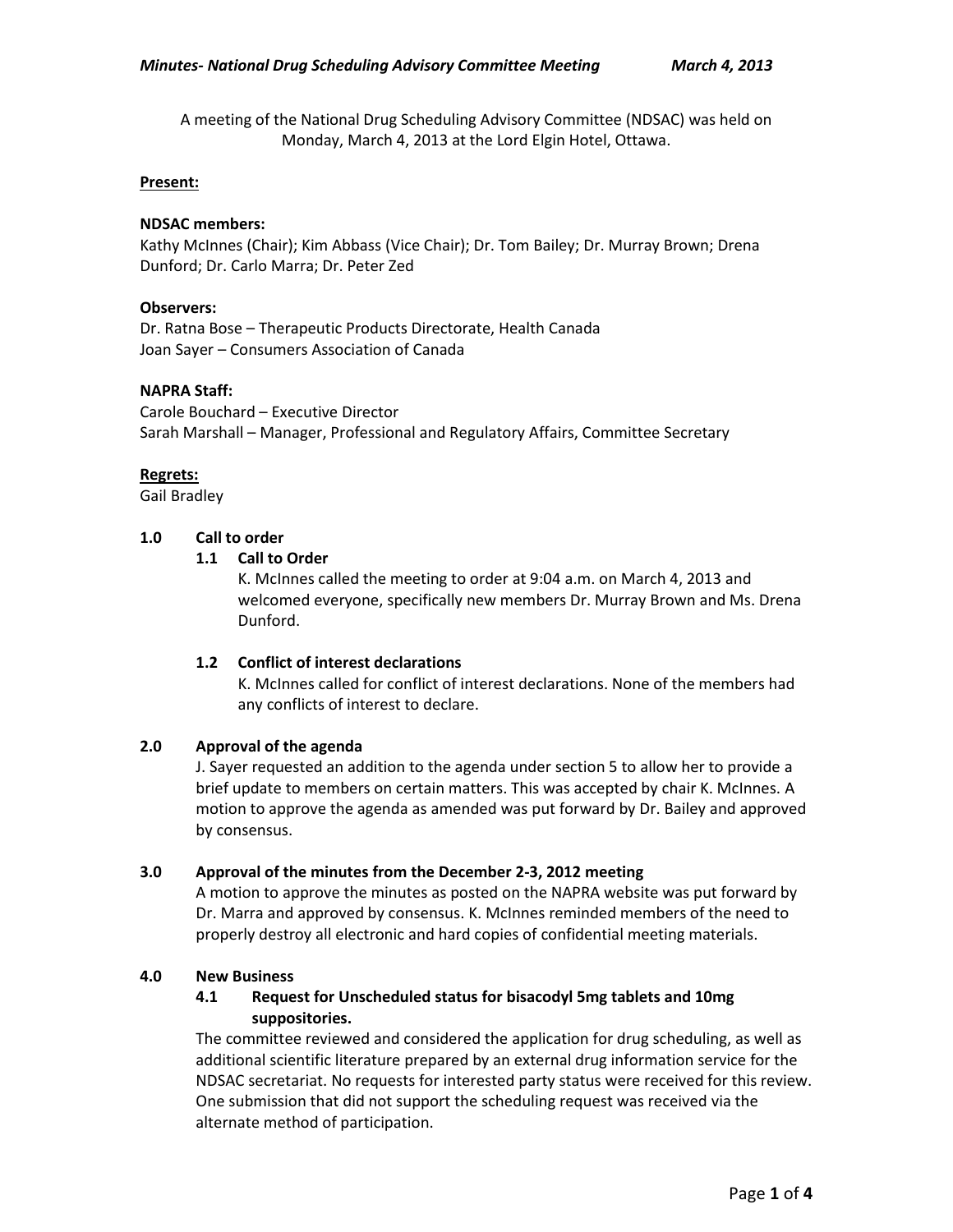At 10:30am, K. McInnes introduced and welcomed representatives from Boehringer Ingelheim: Dr. Nico Landes, Global Medical Advisor; Dr. Jeff Kawamoto, Associate Director, Drug Regulatory Affairs and Ms. Marcia Sam, Associate, Drug Regulatory Affairs. Boehringer Ingelheim representatives gave a short presentation to the committee regarding the request for Unscheduled status for bisacodyl 5mg tablets and 10mg suppositories, which was followed by a question and answer period.

The committee then discussed the information previously provided to them for review and consideration, as well as the information received during the company's presentation and the subsequent question and answer period.

Members noted that the information presented did not account for the product's use as a bowel preparation, which is an approved indication for bisacodyl. They felt that a pharmacist should be available for consultation on how to use bisacodyl as part of a bowel preparation, which can be complicated for patients to understand and is not addressed in the product labelling.

Members noted that the outer labelling of the product was limited and missing information. They felt that although the inner package insert contained detailed information for the consumer, a pharmacist should be available to provide this missing or limited information not available to the consumer prior to purchase. Members cited many examples of missing or limited information on the outer labelling, including the following:

- Contraindications: the outer labelling does not warn consumers to avoid this product in: pregnancy, allergy, nor many of the other contraindications listed in the product monograph.
- Interactions: the outer labelling does not warn consumers to avoid using bisacodyl tablets if they are on proton pump inhibitors (PPIs) or  $H_2$  blockers, it only warns them not to take with antacids or within 2 hours of another medication. The outer labelling also does not warn of the possible interaction with diuretics, corticosteroids or cardiac glycosides.

The formulation of the product was also discussed by NDSAC members. They noted that the formulation of the product contains tartrazine, a known allergen. The committee is of the view that unscheduled status would expose more individuals to tartrazine and could potentially increase the risk of adverse reactions. The outer label does list tartrazine as a non-medicinal ingredient. However, since consumers may be allergic to tartrazine without knowing it, it was felt that having access to a pharmacist would provide an opportunity for the consumer to learn more about the possible adverse effects of tartrazine.

Members discussed how the availability of large pack sizes might affect the applicability of the scheduling factors pertaining to chronic use. Members felt that chronic use of bisacodyl could delay recognition or mask the symptoms of serious diseases such as bowel obstruction or cancer. Although not indicated for chronic use, Periodic Safety Update Reports and Canada Vigilance reports showed that bisacodyl is being used chronically for various reasons and thus individuals may be subject to the risk of delayed recognition and treatment of these conditions. This fact, coupled with the fact that stimulant laxatives, including bisacodyl, were not considered first line treatments for the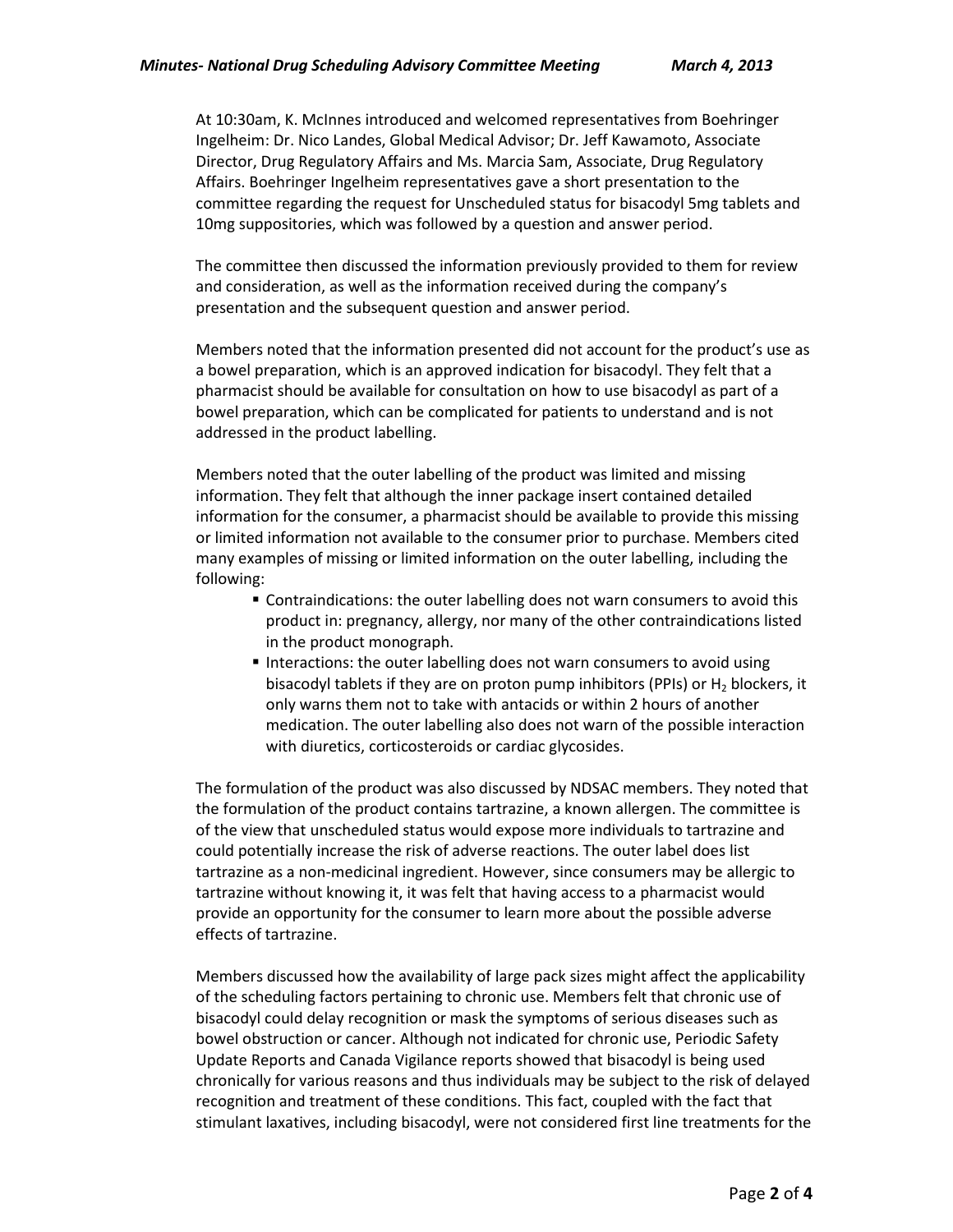relief of occasional constipation in any of the information presented or consulted during this review, led members to suggest that that the availability of a pharmacist to assist the consumer with product selection could promote safe and effective use of the drug.

Members also discussed the fact that the information presented and consulted demonstrated that the potential for misuse and abuse of stimulant laxatives, including bisacodyl, could be significant, particularly in teenagers. It was felt that a pharmacist should be available to provide advice and assistance to patients who may be more at risk of abuse and misuse of laxatives.

K. McInnes led the group in a review of the applicability of the National Drug Scheduling Factors. It was agreed that the following scheduling factors were applicable to bisacodyl 5mg tablets and 10mg suppositories:

 $\bullet$  #II-5, #III-1, #III-4 and #III-5.

Members agreed that considering the weight of each applicable factor, all strengths and forms of bisacodyl should be retained in Schedule III.

*MOTION*: It was moved by Dr. Zed, seconded by Dr. Bailey: *to recommend leaving bisacodyl and its salts in all strengths and forms as a schedule III drug.* 

**Motion carried**. All members agreed to the above noted motion.

This recommendation will be reported to the NAPRA Executive Committee.

# **5.0 Updates**

## **5.1 Therapeutic Products Directorate**

Dr. Bose shared information on the Health Products and Food Branch's 2012-2015 Strategic Plan, and how the priority 'The Regulatory Roadmap' may impact the nonprescription drug authorization process. Information on the '*Regulatory Initiative: Prescription Status of Drugs (Repeal of Schedule F)*' was also shared.

Dr. Bose also shared information on '*Revised Guidance for Industry: Review of Drug Names for Look-Alike Sound-Alike (LASA) Attributes*'; comment period for this consultation document closes on April 19, 2013. This guidance applies to biologic and pharmaceutical drugs (prescription and non-prescription) for human use in which a brand name is proposed (innovator and generic), and does not apply to natural health products.

The Therapeutic Products Directorate's involvement in the Regulatory Cooperation Council (RCC) with the US-FDA and the Regulatory Cooperation Initiative (RCI) with the Therapeutic Goods Administration's (TGA), Australia as part of the International Collaboration initiative was also shared**.**

## **5.2 Update on status of repeal of Schedule F**

C. Bouchard provided an update on this topic, which had been discussed during the December 2-3, 2012 meeting. Health Canada has released the proposed regulatory changes to repeal Schedule F and replace it with a ministerial list they are calling the Prescription Drug List (PDL). A guidance document and a draft PDL were released at the same time. The consultation period ends on March 7, 2013 and NAPRA will be providing comments. NAPRA is preparing to make the changes